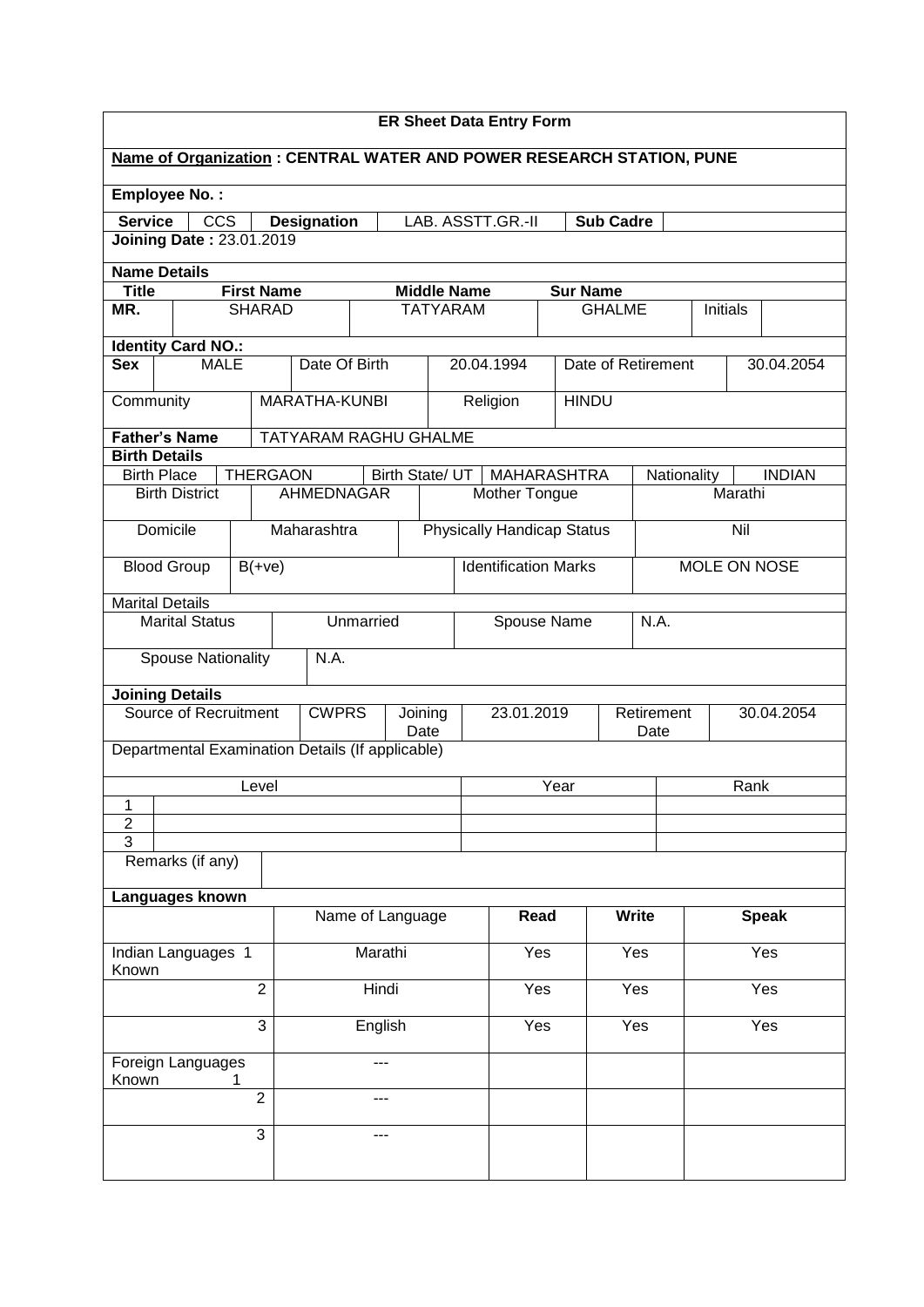| Details of deputation (if applicable) |                                            |                                          |                      |      |  |  |  |  |
|---------------------------------------|--------------------------------------------|------------------------------------------|----------------------|------|--|--|--|--|
| Name of the Office                    | Post held at that time<br>in parent office | Name of post (selected<br>for deputation | Period of deputation |      |  |  |  |  |
|                                       |                                            |                                          | Since                | From |  |  |  |  |
|                                       |                                            |                                          |                      |      |  |  |  |  |

**Details of Foreign Visit** 

|            | 50             |                  |                           |                                                     |                  |  |  |  |  |  |  |
|------------|----------------|------------------|---------------------------|-----------------------------------------------------|------------------|--|--|--|--|--|--|
| SI.<br>No. | Place of Visit | Date of<br>visit | Post held at<br>that time | Whether it is<br>a personal<br>or official<br>visit | Details of visit |  |  |  |  |  |  |
|            |                |                  |                           |                                                     |                  |  |  |  |  |  |  |

Transfer/Posting Detail (if applicable)

| Place                                                                                                                     |                      | Period of posting  |                         |                         |                                      |                                    |                  |                  |  |
|---------------------------------------------------------------------------------------------------------------------------|----------------------|--------------------|-------------------------|-------------------------|--------------------------------------|------------------------------------|------------------|------------------|--|
|                                                                                                                           |                      | Since              |                         |                         | From                                 |                                    |                  |                  |  |
|                                                                                                                           |                      |                    |                         |                         |                                      |                                    |                  |                  |  |
|                                                                                                                           |                      |                    |                         |                         |                                      |                                    |                  |                  |  |
|                                                                                                                           |                      |                    |                         |                         |                                      |                                    |                  |                  |  |
|                                                                                                                           |                      |                    |                         |                         |                                      |                                    |                  |                  |  |
| Qualification (Use extra photocopy sheets for multi qualifications, experience, training, awards details)                 |                      |                    |                         |                         |                                      |                                    |                  |                  |  |
| Qualification                                                                                                             |                      |                    |                         | <b>Discipline</b>       |                                      |                                    | Specialization 1 |                  |  |
| 1. B.Sc.                                                                                                                  |                      |                    |                         | <b>STATISTICS</b>       |                                      |                                    |                  |                  |  |
|                                                                                                                           |                      |                    |                         |                         |                                      |                                    |                  |                  |  |
| 2. M.A.                                                                                                                   |                      |                    |                         | <b>ECONOMICS</b>        |                                      |                                    |                  |                  |  |
| Year                                                                                                                      |                      | <b>Division</b>    |                         |                         | CGPA / % Marks                       |                                    |                  | Specialization 2 |  |
| 1.2015                                                                                                                    |                      |                    | <b>FIRST CLASS WITH</b> |                         | 71.67                                |                                    |                  |                  |  |
|                                                                                                                           |                      | <b>DISTINCTION</b> |                         |                         |                                      |                                    |                  |                  |  |
| 2.2018                                                                                                                    |                      | <b>FIRST CLASS</b> |                         |                         | 63                                   |                                    |                  |                  |  |
| Institution                                                                                                               |                      |                    | University              |                         | Place                                |                                    | Country          |                  |  |
| <b>NEW</b>                                                                                                                |                      |                    | S.P.P.U. PUNE           |                         | <b>PUNE</b>                          |                                    | <b>INDIA</b>     |                  |  |
| ARTS,COMMERCE&SCIENCE                                                                                                     |                      |                    |                         |                         |                                      |                                    |                  |                  |  |
| COLLEGE, AHMEDNAGAR                                                                                                       |                      |                    |                         |                         |                                      |                                    |                  |                  |  |
| <b>Experience</b>                                                                                                         |                      |                    |                         |                         |                                      |                                    |                  |                  |  |
| Type of Posting<br><b>On Probation</b>                                                                                    |                      |                    |                         |                         |                                      | Level                              |                  |                  |  |
| Designation                                                                                                               |                      |                    |                         |                         |                                      | Group c<br><b>Present Position</b> |                  |                  |  |
| <b>Laboratory Assistant Grade-II</b>                                                                                      |                      |                    |                         |                         | <b>Laboratory Assistant Grade-II</b> |                                    |                  |                  |  |
| Ministry                                                                                                                  |                      |                    |                         |                         |                                      | Department                         |                  |                  |  |
| <b>Water Resources, RD&amp;GR</b>                                                                                         |                      |                    | <b>Water Resources</b>  |                         |                                      |                                    |                  |                  |  |
| Office                                                                                                                    |                      |                    | Place                   |                         |                                      |                                    |                  |                  |  |
| <b>CWPRS</b>                                                                                                              |                      |                    | Khadakwasla, Pune       |                         |                                      |                                    |                  |                  |  |
| <b>Experience Subject</b>                                                                                                 |                      |                    | Period of Posting       |                         |                                      |                                    |                  |                  |  |
| Major                                                                                                                     |                      |                    |                         | Minor                   |                                      | From                               |                  | To               |  |
|                                                                                                                           |                      |                    |                         |                         |                                      |                                    |                  |                  |  |
| Note:-Refer the Annexure to fill above Major, Minor Subjects and below given training subject (minimum 1 week &<br>above) |                      |                    |                         |                         |                                      |                                    |                  |                  |  |
| Training                                                                                                                  |                      |                    |                         |                         |                                      |                                    |                  |                  |  |
| <b>Training Year</b>                                                                                                      | <b>Training Name</b> |                    |                         | <b>Training Subject</b> |                                      |                                    |                  |                  |  |
|                                                                                                                           |                      |                    |                         |                         |                                      |                                    |                  |                  |  |
| Institute Name, Place<br>Level                                                                                            |                      |                    |                         |                         | <b>Field Visit Country</b>           | Field Visit Place (within India)   |                  |                  |  |
|                                                                                                                           |                      |                    |                         |                         |                                      |                                    |                  |                  |  |
| <b>Sponsoring Authority</b>                                                                                               |                      |                    | Period of Training      |                         |                                      | Duration                           |                  | Result           |  |